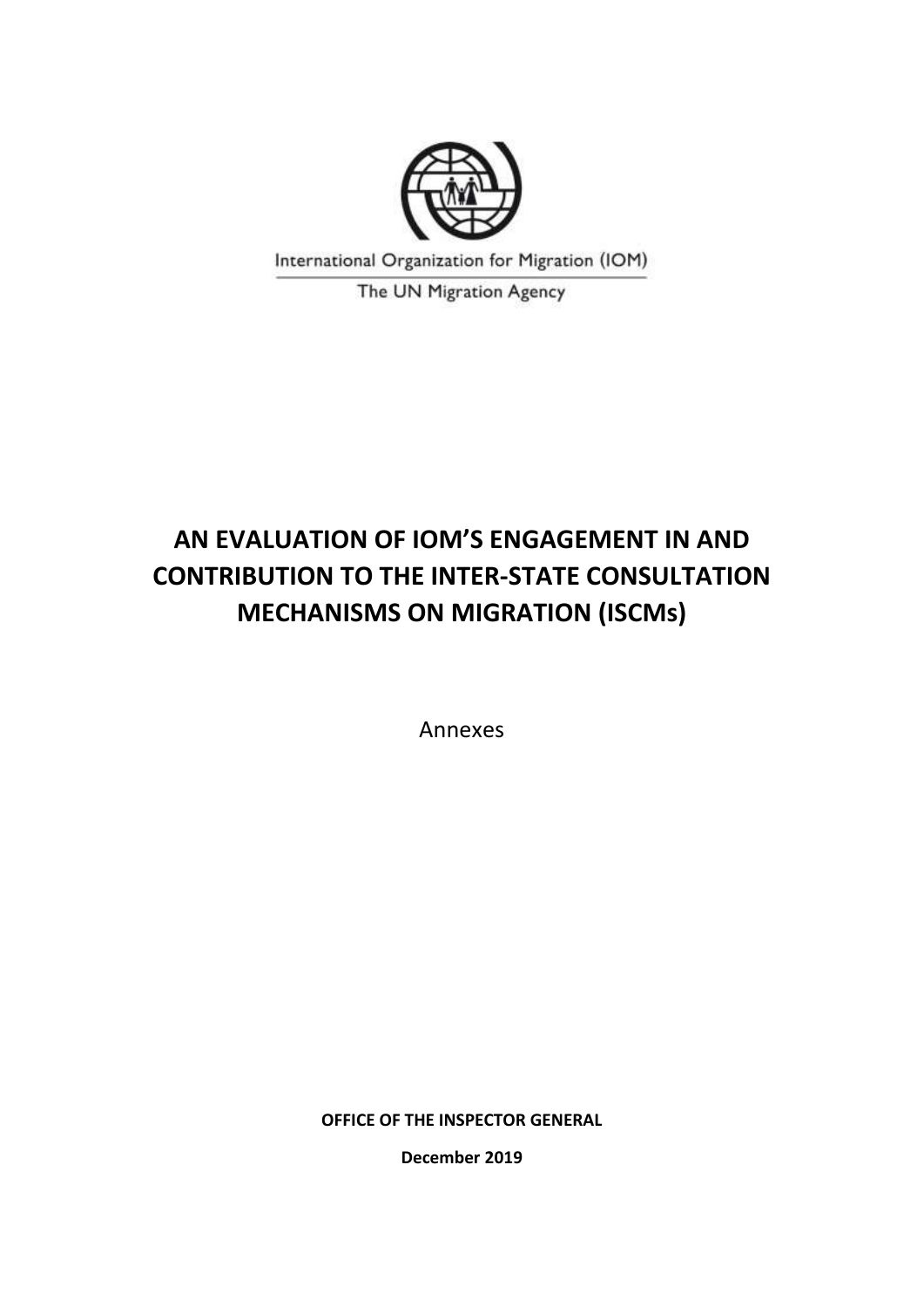# **Table of Contents**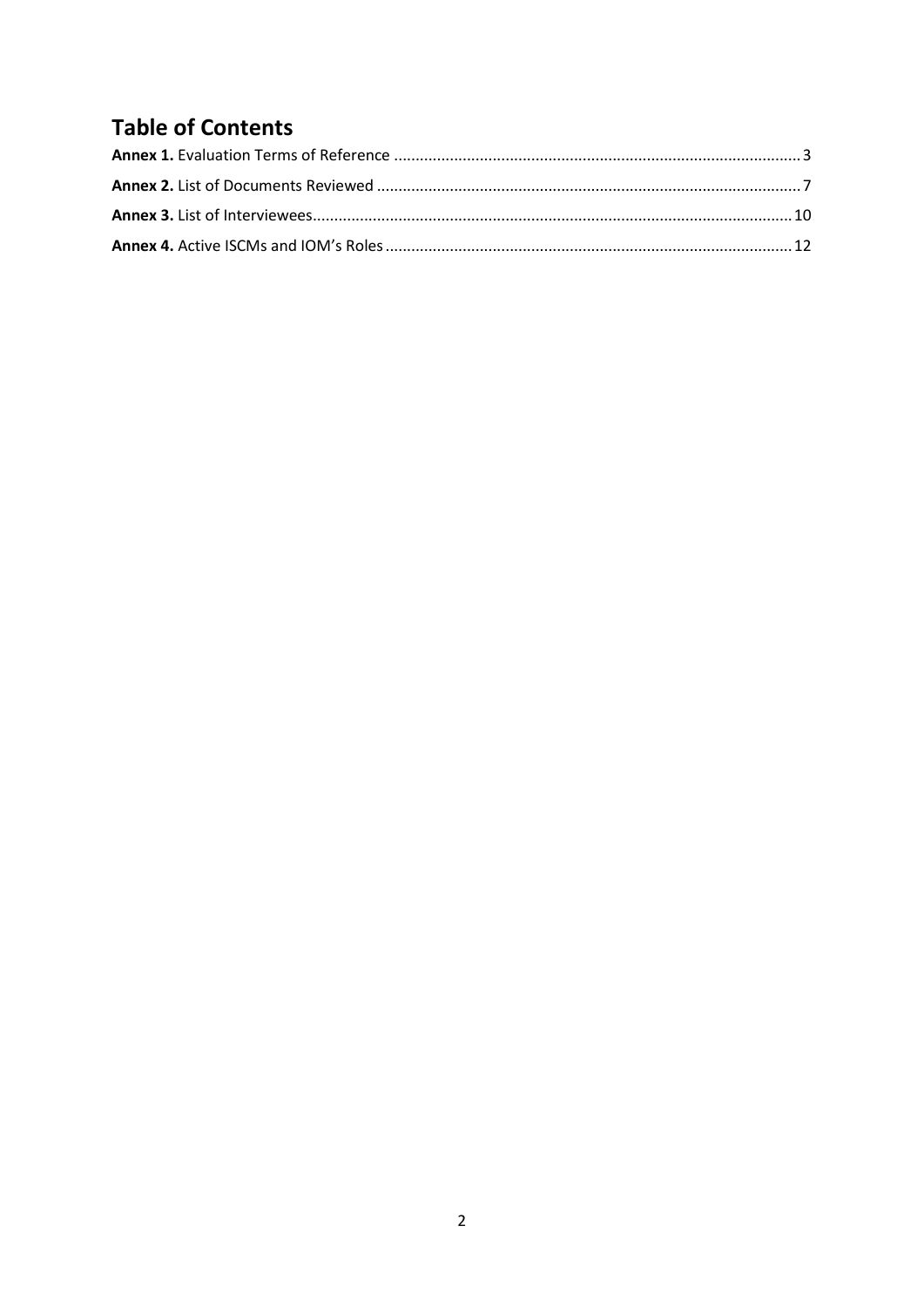### <span id="page-2-0"></span>**Annex 1.** Evaluation Terms of Reference

#### **EVALUATION OF IOM'S ENGAGEMENT IN AND CONTRIBUTION TO THE INTER-STATE CONSULTATION MECHANISMS (ISCMS) ON MIGRATION**

#### **Terms of Reference**

**\_\_\_\_\_\_\_\_\_\_\_\_\_\_\_\_\_\_\_\_\_\_\_\_\_\_\_\_\_\_\_**

#### **1. Background**

Inter-State Consultation Mechanisms on Migration (ISCMs) are usually defined as State-led, ongoing information-sharing and policy dialogues at the regional, inter-regional or global level for States with an interest in promoting cooperation in the field of migration. Among ISCMs, those at the regional level are referred to as *Regional Consultative Processes on Migration* (RCPs), those connecting two or more regions *Interregional Forums on Migration* (IRFs) and at the global level *Global Processes on Migration*.

ISCMs emerged in the mid-1980s to address specific migration issues within identified regions and contexts. Over time, they have expanded in number and diversified geographically and in focus. While some remain informal and non-binding, some are officially associated with established institutions. ISCMs contribute to shaping migration governance at the national, regional, interregional and global levels, building a solid foundation for international cooperation and global initiatives, such as the 2030 Agenda for Sustainable Development or the Global Compact for Safe, Orderly and Regular Migration.

IOM has been engaged in supporting various ISCMs for over 30 years, providing technical expertise and policy guidance, or serving as secretariat. IOM is also a Member organization of five ISCMs and an observer of 18 of them. Since 2005, IOM has been facilitating the *Global RCP Meeting* (GRCP) to foster synergies and mutual exchanges among ISCMs on various migration topics, thereby contributing to improved policy coherence at the regional, intra-regional and global levels.

IOM has conducted research and publications on such migration processes (the most recent one being under publication), produces an annual newsletter entitled, "ISCM Highlights", and maintains a calendar of ISCM meetings and a repository of ISCM documents. All these research and information products are available on the webpage dedicated to ISCMs [https://www.iom.int/inter-state](https://www.iom.int/inter-state-consultation-mechanisms-migration)[consultation-mechanisms-migration.](https://www.iom.int/inter-state-consultation-mechanisms-migration) IOM has also been implementing numerous projects in support of ISCMs.

The International Partnerships Division (IPD) at IOM Headquarters coordinates IOM's participation in the ISCMs according to participating governments' requests and coordinates the GRCP Meetings. It also serves as a global focal point for information and exchange among the various consultative processes and to this end acts as the Secretariat of the GRCPs.

An assessment of the continued relevance and contribution of the ISCMs to migration governance at all levels (national, regional and international) and the synergies and partnerships among ISCMs and with other regional actors is currently underway. The Office of the Inspector General (OIG) has considered this assessment in framing the present evaluation.

#### **2. Objective and focus of the evaluation**

The thematic and strategic evaluation of IOM's contribution to the ISCMs was included in the OIG biennial evaluation plan for 2017-2018, following a proposal from the Department of International Cooperation and Partnerships (ICP). The analysis will be based on a process evaluation approach that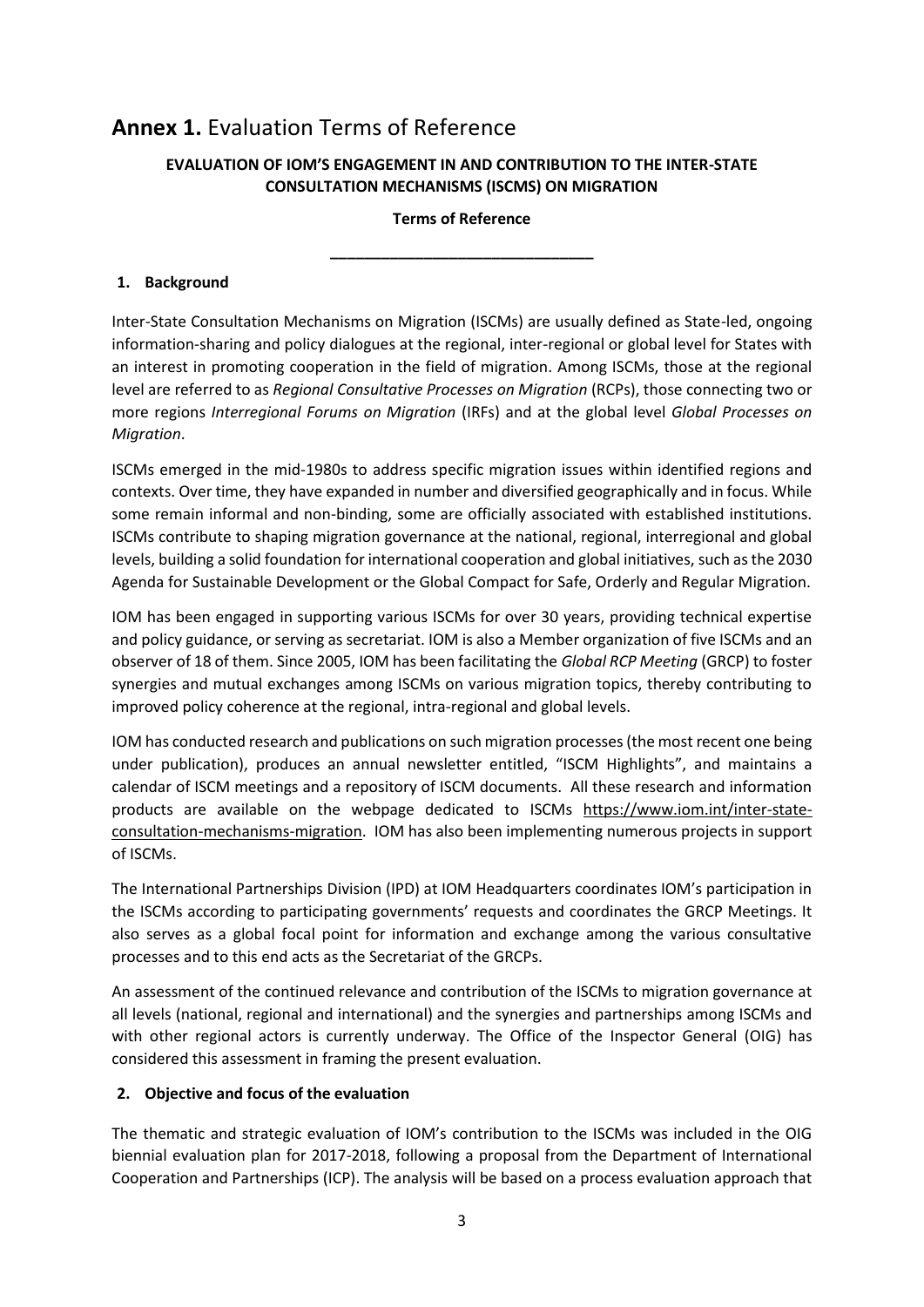will examine the internal dynamics at IOM for supporting the ISCMs, the institutional instruments used in response to requests from States, its service delivery mechanisms and management practices, and the linkages among these.

The main objective of the evaluation is to *assess IOM's overall performance and achievements in its engagement in and contribution to the ISCMs, examining its technical expertise and support provided to these processes, their relevance to IOM's mandate and other institutional frameworks, and the internal synergies and institutional steps taken for an effective and sustained contribution to the ISCMs*. More specifically, the evaluation will focus on the following:

- 1. a categorization of the different types of engagement in and contributions to the ISCMs and their commonalities;
- 2. an assessment of the relevance of IOM's engagement with ISCMs to the Organization's mandate and to other frameworks and initiatives such as the IOM's Migration Governance Framework (MiGOF), IOM strategies and positions on various areas on migration as well as IOM's work on treaties, policies or global initiatives addressing migration;
- 3. an assessment of the effectiveness and global performance of IOM in organizing and providing support to the ISCMs, both technical and administrative;
- 4. an assessment of resource mobilization and financing of IOM's support to the ISCMs; and,
- 5. an analysis of the outcome, sustainability and impact of IOM's support to the ISCMs, including through the organization of GRCPs.

The evaluation will also provide recommendations on: 1) IOM's engagement in and contributions to the ISCMs; 2) reporting on and the promotion of its role in these processes; 3) how to address challenges; and 4) the performance criteria for monitoring of its engagement and contributions.

#### **3. Scope of the evaluation**

The evaluation will analyse IOM's efforts through the OECD/DAC criteria of relevance, effectiveness, efficiency, outcome, impact and sustainability. In line with the objective and focus detailed in the previous section, the evaluation will answer the following questions:

#### *Relevance:*

- How are IOM's roles and participation in the ISCMs decided? Are IOM's roles and participation in the ISCMs relevant to IOM's mandate?
- What do the roles assigned to IOM consist of? Is there an institutional approach and criteria for IOM's engagement with the ISCMs?
- How are internal functions related to IOM's roles and participation in the ISCMs assigned?
- Are IOM's contributions and engagements in the ISCMs supportive of IOM as a reference organisation on migration at the political, strategic and operational levels?
- Are the services provided by IOM to the ISCMs in line with its mandate and Member States' expectations?

#### *Effectiveness and sustainability:*

- Is IOM effective in prioritizing its participation in the ISCMs and in mobilizing and providing the resources necessary? Is IOM proactively participating in the ISCMs?
- Is IOM effective in monitoring and reporting on its participation and the outcome(s) of its participation in the ISCMs? How does IOM sustain its participation?
- How effective is IOM's collaboration with governments in implementing and managing its roles in the ISCMs?
- To what extent does IOM work with external partners in the framework of its technical and administrative engagement in and contributions to the ISCMs?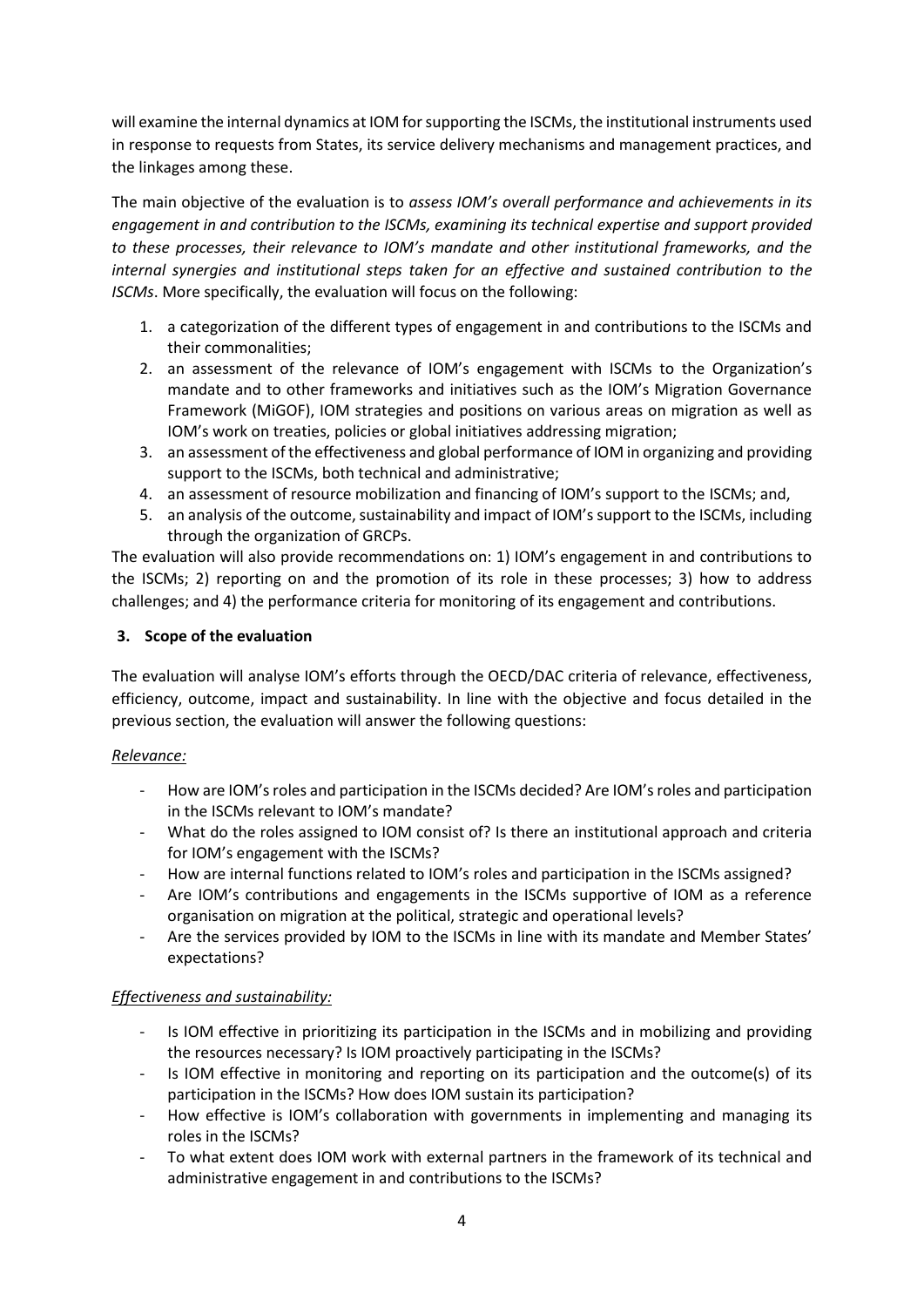- Are collaboration and information-sharing efforts between Headquarters, Regional and Country offices effective for assessing policy and financial needs, and for coordinating IOM's strategic participation in the ISCMs?
- Is IOM effective in providing the requested level of expertise and technical support to the ISCMs?
- Is IOM's organisation of the GRCPs effective?

#### *Efficiency*:

- Is IOM's financial management and reporting efficient regarding its engagement in and contribution to the ISCMs?
- Is IOM's communication with governments and donors on accountability and resource mobilisation transparent and comprehensive?
- Is IOM effective in preparing staffing plans for short, medium and long-term support, and in securing financial resources for staff recruitment and office set-up?
- Is IOM's management of human resources efficient in developing clear ToRs and recruiting qualified staff?

#### *Outcome and impact*:

- What is the outcome (medium-term) and/or strategic impact (long-term) of IOM's engagement in and contributions to the ISCMs as the United Nations related agency in charge of migration? Does the outcome and/or strategic impact reinforce IOM's role and expertise internationally, for instance as the secretariat of the United Nations Network on Migration or as a policy contributor to the ISCMs, to global initiatives such as the 2030 Agenda or the Global Compact?
- How do IOM Member States, donors and governments perceive IOM's role and impact in the ISCMs?

#### **4. Methodology and timeframe**

The evaluation will not analyse the performance and success of the ISCMs as such an assessment is already on-going, and the success/failure of the processes also depend on factors external to IOM and over which it does not have control.

The analysis of IOM's performance and achievements in the ISCMs will rely on an extensive documentation review, including research reports and reviews already conducted, the on-going assessment, and any other documentation that can be considered relevant to the evaluation exercise. Activity and meetings reports, specific technical assessments, official interventions and statements by members of the ISCMs at various fora (including the GRCPs) that mention IOM will also serve as reference.

The evaluation may also use indicators for its analysis such as: creation of a higher profile of the processes following IOM's support; shaping of regional-level policies and approaches; identifying common positions on various migration issues within and across the regions; understanding of migration and migration policies; creation of synergies at the national, regional, interregional and global levels and among various stakeholders; and increased references by Member States about IOM's role and funding of IOM's related project proposals in support of the ISCMs.

A series of interviews with IOM staff will be organized in close coordination with ICP/IPD. A number of processes (both successful and not) will also be selected as case studies, to illustrate IOM's engagement in and contribution to the ISCMs. Interviews and/or surveys with external partners and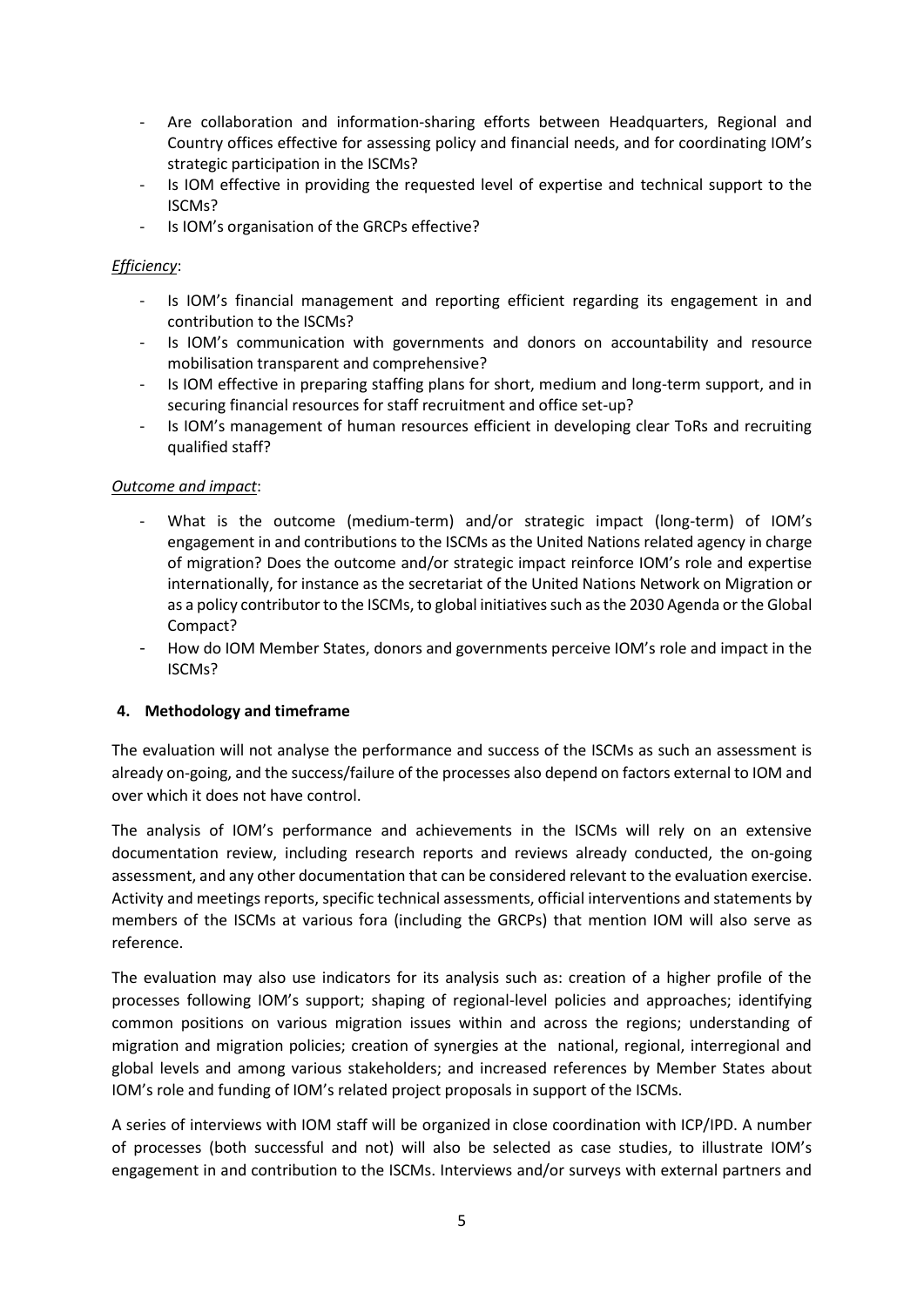with Member States will be discussed with ICP/IPD and may be limited given the focus on internal dynamics and the external assessment that is on-going.

The evaluation is expected to start in January 2019 and a draft report should be made available in April 2019, with a final report available in May 2019. OIG will cover the budget for the evaluation and will be responsible for the overall implementation of the exercise.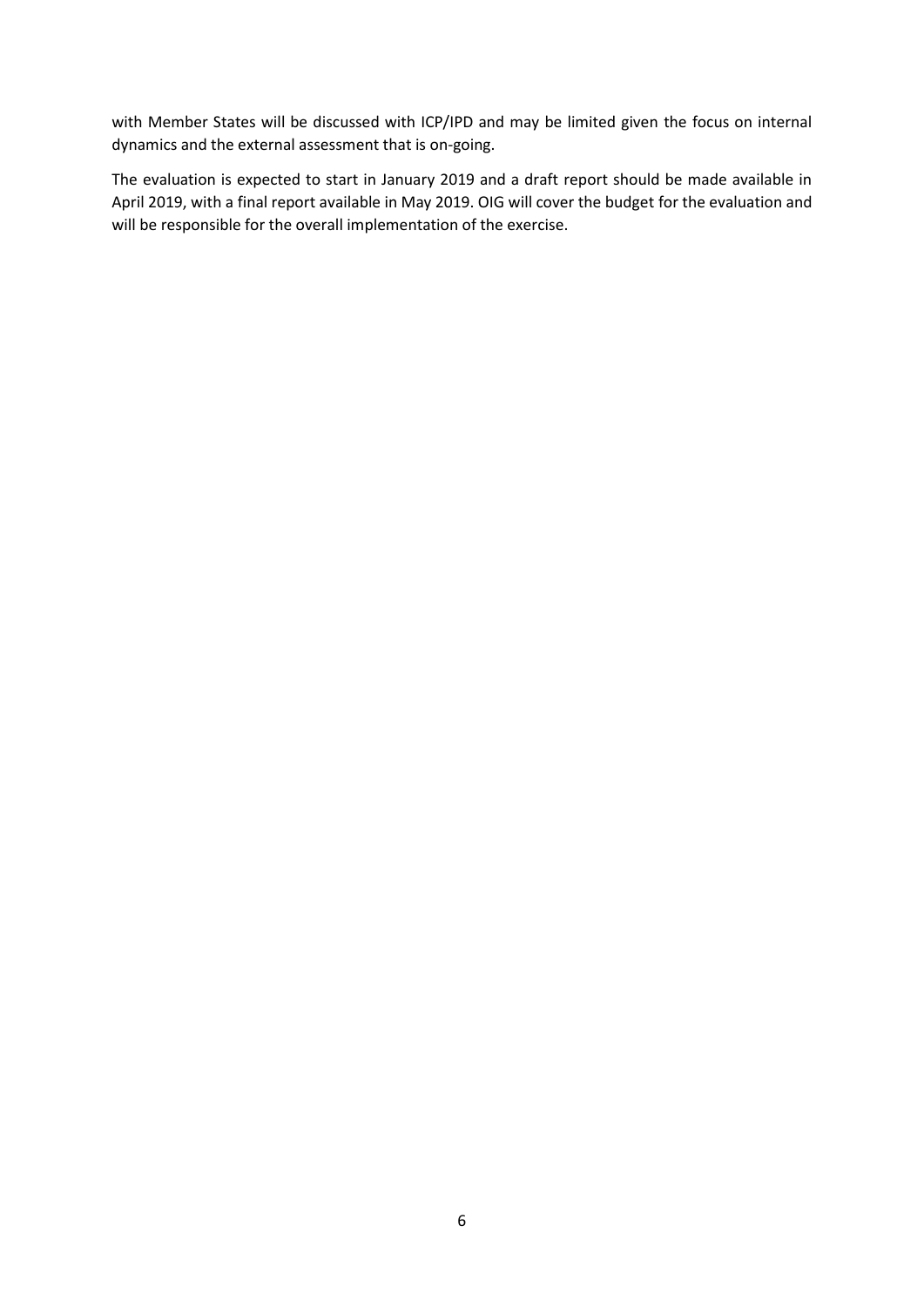### <span id="page-6-0"></span>**Annex 2.** List of Documents Reviewed

Bali Process. "About the Bali Process," accessible at: [https://www.baliprocess.net/.](https://www.baliprocess.net/)

- Bouloz, Céline. *A Comparative Thematic Mapping of Global Migration Initiatives: Lessons learned towards a Global Compact for safe, orderly and regular migration.* Geneva: IOM, 2017.
- GFMD. "The GFMD's relationship with IOM," accessible at: https://gfmd.org/process/gfmd-and-iom.
- GFMD. *Report of the Eleventh GFMD 2018 Moroccan-German Co-Chairmanship: "Honouring international commitments to unlock the potential of all migrants for development."* Geneva: GFMD Support Unit, 2018.
- GFMD. *Thematic Recollection 2007 – 2017: prepared by the Global Forum on Migration and*  Development (GFMD) for the Global Compact on Safe, Orderly and Regular Migration. Geneva: GFMD Support Unit, 2017.
- Hansen, Randall. "An Assessment of Principal Regional Consultative Processes on Migration." *IOM Migration Research Series,* No. 38 (2010).
- Harns, Charles. "Regional Inter-State Consultation Mechanisms on Migration: Approaches, Recent Activities and Implication for Global Governance of Migration." *IOM Migration Research Series,* No. 45 (2013).
- ICMPD. "About Us," accessible at: [https://www.icmpd.org/about-us/.](https://www.icmpd.org/about-us/)

IOM, "Puebla Process," accessible at: [https://www.iom.int/puebla-process.](https://www.iom.int/puebla-process)

- --. "Bali Process on People Smuggling, Trafficking in Persons and Related Transnational Crime," accessible at: [https://www.iom.int/bali-process.](https://www.iom.int/bali-process)
- --. "GFMD," accessible at: [https://www.iom.int/global-forum-migration-and-development-gfmd.](https://www.iom.int/global-forum-migration-and-development-gfmd)
- --. "Global processes on Migration," accessible at: [https://www.iom.int/global-processes-migration.](https://www.iom.int/global-processes-migration)
- --. "Global RCP Meetings," accessible at: [https://www.iom.int/global-rcp-meetings.](https://www.iom.int/global-rcp-meetings)
- --. "Inter-Regional Forums on Migration," accessible at: [https://www.iom.int/inter-regional-forums](https://www.iom.int/inter-regional-forums-migration)[migration.](https://www.iom.int/inter-regional-forums-migration)
- --. "Inter-State Consultation Mechanisms on Migration," accessible at: [https://www.iom.int/inter](https://www.iom.int/inter-state-consultation-mechanisms-migration)[state-consultation-mechanisms-migration.](https://www.iom.int/inter-state-consultation-mechanisms-migration)
- --. "IOM Strategy." *94th Session MC/INF/287*, (9 November 2007).
- --. "Migration Dialogue for West Africa (MIDWA)," accessible at: [https://www.iom.int/midwa.](https://www.iom.int/midwa)
- --. "Migration Governance Framework: The essential elements for facilitating orderly, safe, regular and responsible migration and mobility of people through planned and well-managed migration policies." *106th Session*, C/106/40, (4 November 2015).
- --. "Pan-African Forum on Migration," accessible at: [https://www.iom.int/pan-african-forum](https://www.iom.int/pan-african-forum-migration)[migration.](https://www.iom.int/pan-african-forum-migration)
- --. "Regional Consultative Processes on Migration," accessible at: [https://www.iom.int/regional](https://www.iom.int/regional-consultative-processes-migration)[consultative-processes-migration.](https://www.iom.int/regional-consultative-processes-migration)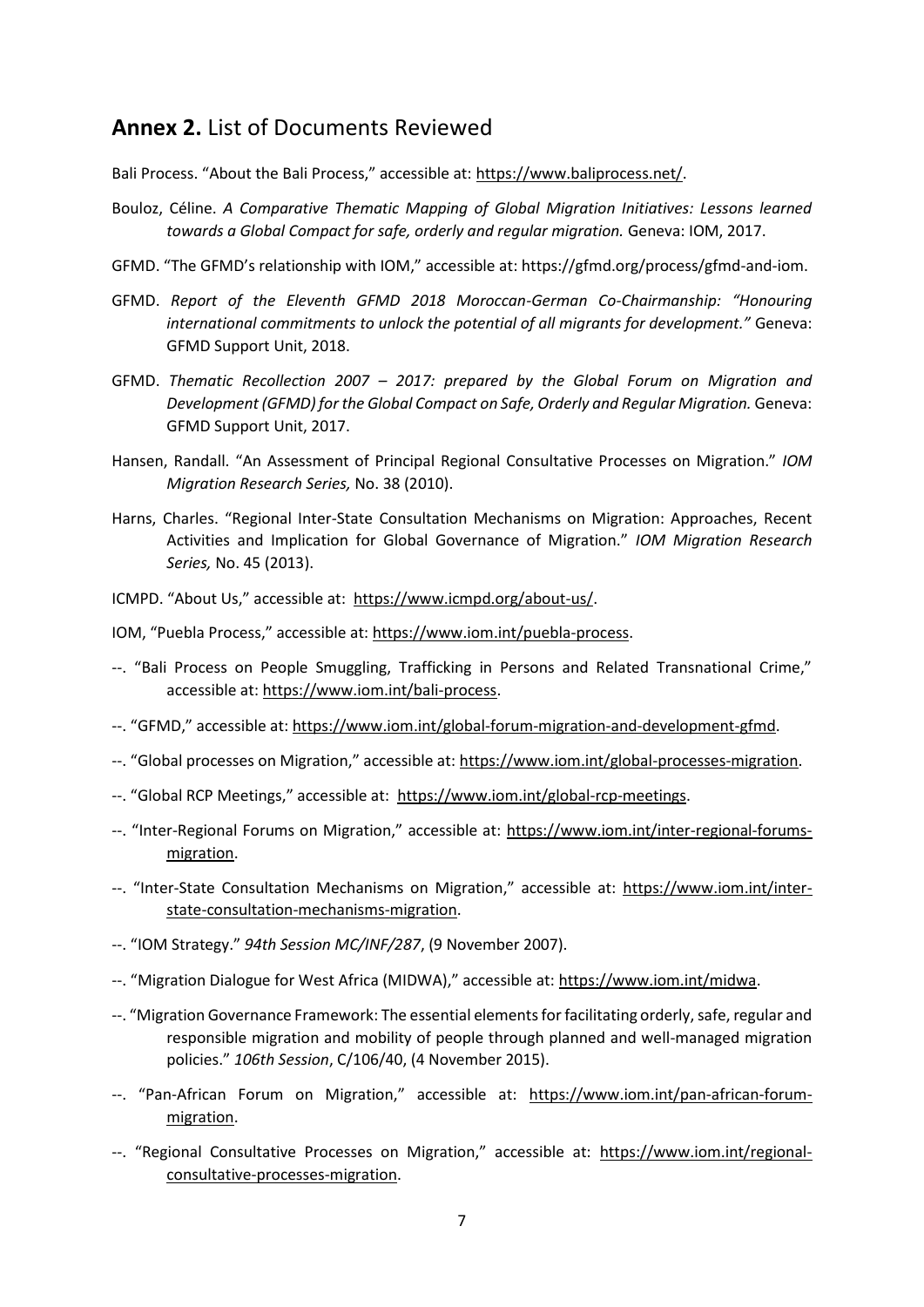- --. "South American Conference on Migration (SACM)," accessible at: [https://www.iom.int/south](https://www.iom.int/south-american-conference-migration-sacm)[american-conference-migration-sacm.](https://www.iom.int/south-american-conference-migration-sacm)
- --. *IOM Constitution and Basic Texts.* Geneva: IOM, 2017.
- --. *IOM Glossary on Migration.* 3rd Edition. Geneva: IOM, 2018.
- --. *Review: The Role of Inter-State Consultative Mechanisms on Migration in the Global Compact for Safe, Orderly and Regula Migration.* Geneva: IOM, 2019.
- --. *World Migration Report 2018*. Geneva: IOM, 2017.
- --. *IOM Assessment of ISCMs.* Geneva: IOM, 2019.
- RCM. *Regional Conference on Migration 20 Years: Fostering and strengthening regional dialogue and cooperation.* San José: RCM Technical Secretariat, 2016.
- United Nations General Assembly. "Resolution adopted by the General Assembly on 19 December 2018. 73/195. Global Compact for Safe, Orderly and Regular Migration." *A/RES/73/195* (11 January 2019).
- von Koppenfels, Amanda Klekowski. "The Role of Regional Consultative Processes in Managing International Migration." *IOM Migration Research Series,* No. 3 (2001).
- Wall, Patrick. *In a constructive, informal and pragmatic spirit: Thirty years of the Intergovernmental Consultations on Migration, Asylum and Refugees – The world's first regional consultative process on migration.* Geneva: IGC, 2018.

IOM Programme and Budget

IOM. Programme and Budget for 2014. Geneva: IOM, 2013.

- --. Programme and Budget for 2015. Geneva: IOM, 2014.
- --. Programme and Budget for 2016. Geneva: IOM, 2015.
- --. Programme and Budget for 2017. Geneva: IOM, 2016.
- --. Programme and Budget for 2018. Geneva: IOM, 2017.
- --. Programme and Budget for 2019. Geneva: IOM, 2018.

#### GRCPs

- GCIM-IOM. *GCIM-IOM Workshop on Regional Consultative Processes: Summary Report 14-15 April 2005, Geneva.* Geneva: GCIM-IOM, 2015.
- IOM and the Ministry of Foreign Affairs of Thailand. *Second Global Meeting of Chairs and Secretariats of Regional Consultative Processes on Migration (RCPs), Bangkok, 4-5 June 2009: Summary Report.* IOM and the Ministry of Foreign Affairs of Thailand, 2009.
- IOM. *Third Global Meeting of Chairs and Secretariats of Regional Consultative Processes on Migration (RCPs): Enhancing Cooperation on Migration through Dialogue and Capacity-building, Gaborone, Botswana 25–26 October 2011. Summary Report.* Geneva: IOM, 2011.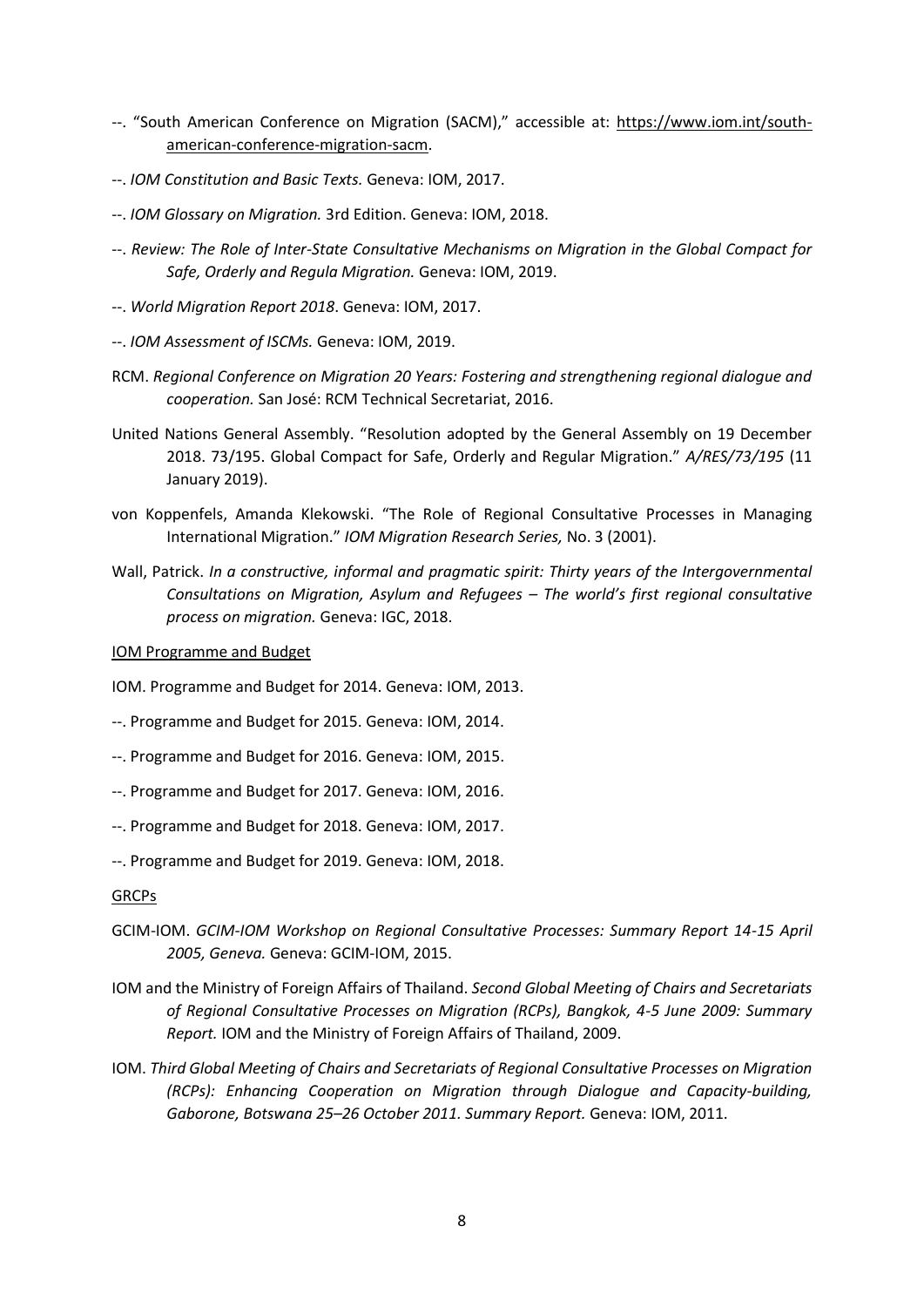- --. *Fourth Global Meeting of Chairs and Secretariats of Regional Consultative Processes on Migration (RCPs): "Defining the Place of RCPs in a Changing International Migration Landscape" Lima, Peru 22–23 May 2013. Summary Report.* IOM: Geneva, 2013.
- --. *Fifth Global Meeting of Chairs and Secretariats of Regional Consultative Processes on Migration (RCPs): Exploring Contemporary Migration Challenges: Reflecting on the Outcomes of the 2013 High-level Dialogue on International Migration and Development and the Post-2015 Development Agenda, 21–22 October 2015, Cairo, Egypt. Summary Report.* Geneva: IOM, 2015.
- --. *Sixth Global Meeting of Chairs and Secretariats of Regional, Interregional and Global Consultative Processes on Migration (GRCP 6): Migration and the Sustainable Development Goals: The Role of Inter-State Consultation Mechanisms on Migration and of Regional Economic Organizations 13 October 2016, Geneva.* Geneva: IOM, 2016.
- --. *Seventh Global Meeting of Chairs and Secretariats of Regional, Inter-regional and Global Consultative Processes on Migration (GRCP 7): Inter-State Consultation Mechanisms on Migration and the Global Compact for Safe, Orderly and Regular Migration 10–11 October 2017, Geneva.* Geneva: IOM, 2017.
- --. "Advancing a common understanding of migration governance across regions." *8th GRCP Meeting Background Note* (2019).
- Statement by Mr.G.S. Withanage Secretary of Ministry of Foreign Employment, Sri Lanka and Chair in Office of the Colombo Process at the Fifth Global Meeting of Chairs and Secretaries of Regional Consultative Processes on Migration (RCPs) Cairo, Egypt, 21 October 2015. Accessible at: [https://www.iom.int/sites/default/files/our\\_work/ICP/RCP/2015/2015-Global-RCP-](https://www.iom.int/sites/default/files/our_work/ICP/RCP/2015/2015-Global-RCP-Colombo-Process-Statement.pdf)[Colombo-Process-Statement.pdf.](https://www.iom.int/sites/default/files/our_work/ICP/RCP/2015/2015-Global-RCP-Colombo-Process-Statement.pdf)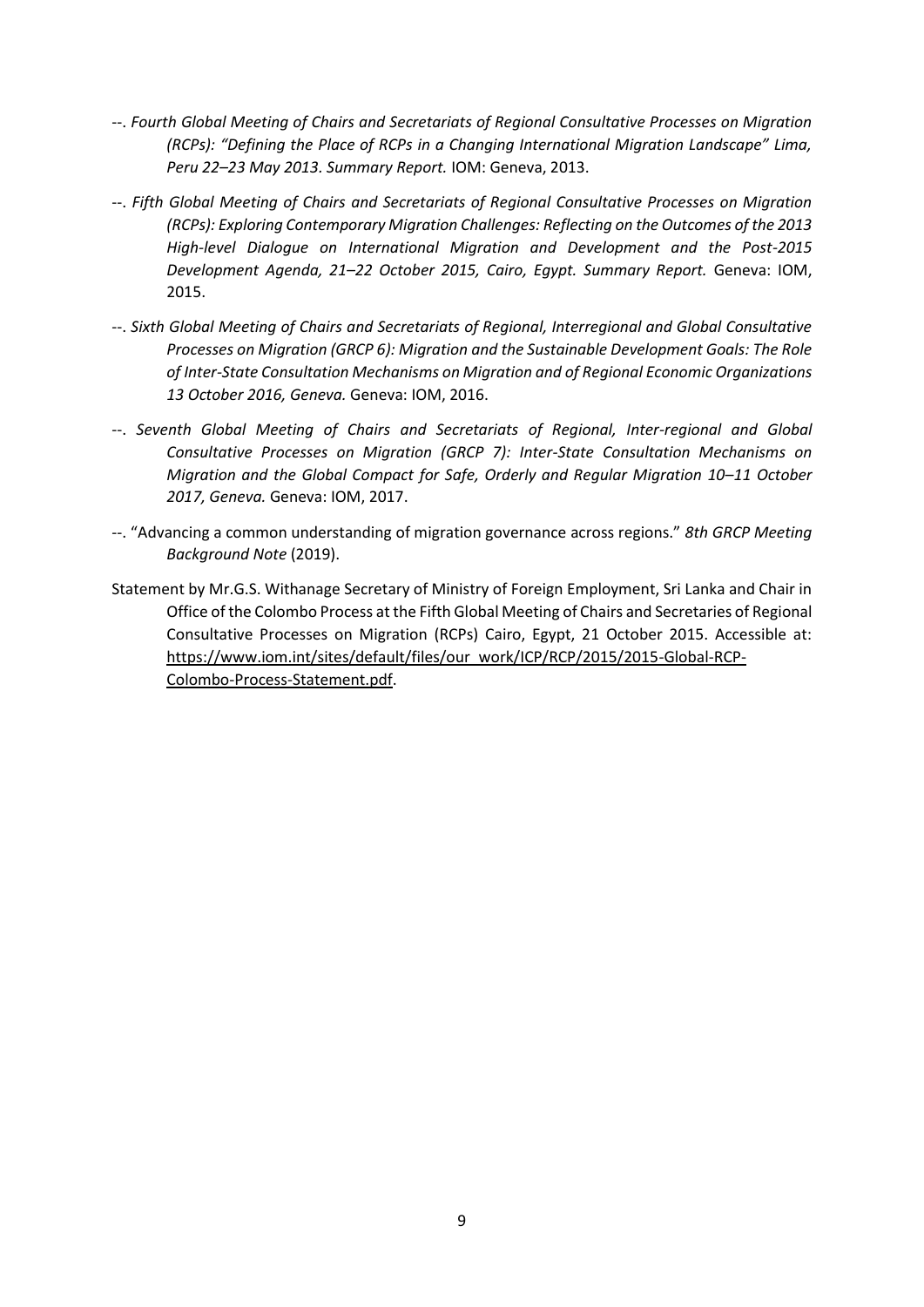#### **Name Title Title Title Title** *Division/Department* Adrian Kitimbo Research Consultant ICP / RES Alba Goycoechea Technical Secretarial Coordinator RO Buenos Aires / **SACM** Alberto Brenes Chief of Budget Chief of Budget DRM/BUD Alejandro Guidi Senior Regional Advisor for the Americas | ODG Alessia Castelfranco | IDF Administrator | DMM/IDF Alexandra Bonnie Project Manager – WH Program | IOM RO San Jose / RCM Alina Narusova | Senior Policy Officer | Policy Hub / ODG Amala Mujagic Back-office Support Officer **IOM RSO** / Bali Process Bernardo Mariano | Former Head of PAFoM Secretariat / Former **SRA** Previously PAFoM Clarissa Azkoul Deputy Chief of Staff ODG Claudia Natali Regional Labor Migration Thematic Specialist | IOM RO Dakar / MIDWA Dana Graber **Chief of Mission** IOM Thailand / Bali Process David John **International Head of Operations** IOM Thailand / Bali Process Dina Ionesco Head of Division Network Network MECC/DMM Estrella Lajom Head of Support Unit GFMD Eugenio Ambrosi Chief of Staff Chief of Staff Chief ODG Ezequiel Texido  $\vert$  Regional Policy and Liaison Officer  $\vert$  RO Buenos Aires / SACM Florian Forster **Head, Immigration and Border Management** DMM/IBM Frantz Celestin **Deputy Chief of Mission** IOM Abuja / MIDWA Hassan Abdel Moneim Mostafa Senior Regional Adviser for North Africa, the Middle East ODG Jacqueline Weekers  $\Box$  Director  $\Box$  Director Jill Helke **Director Director Director ICP** Kristina Galstyan | Migration Policy Officer | ICP/IPD Luis Alonso Serrano Coordiantor Technical Secretariat Technical Secretariat / RCM Mailan Thai **Associate Migration Policy Officer CODG**/Global Compact on Migration Manfred Profrazi Senior Regional Adviser for Europe and Central Asia ODG Marcelo Pisani Regional Director **IOM RO San Jose / RCM** Marie Mcauliffe Thead of Support Unit Theory Inc. All ICP/RES Mariko Tomiyama | Senior RLPO | IOM RO Bangkpk / Bali Process Marina Manke | Head of Labour Mobility and Human Development Division DMM/LHD Mathieu Luciano | OiC / Senior Specialist AVM | MPA Maurizio Busatti **Head of Multilateral Processes Division** MPD Michele Klein-Solomon | Director | ODG/ Global Compact on Migration

### <span id="page-9-0"></span>**Annex 3.** List of Interviewees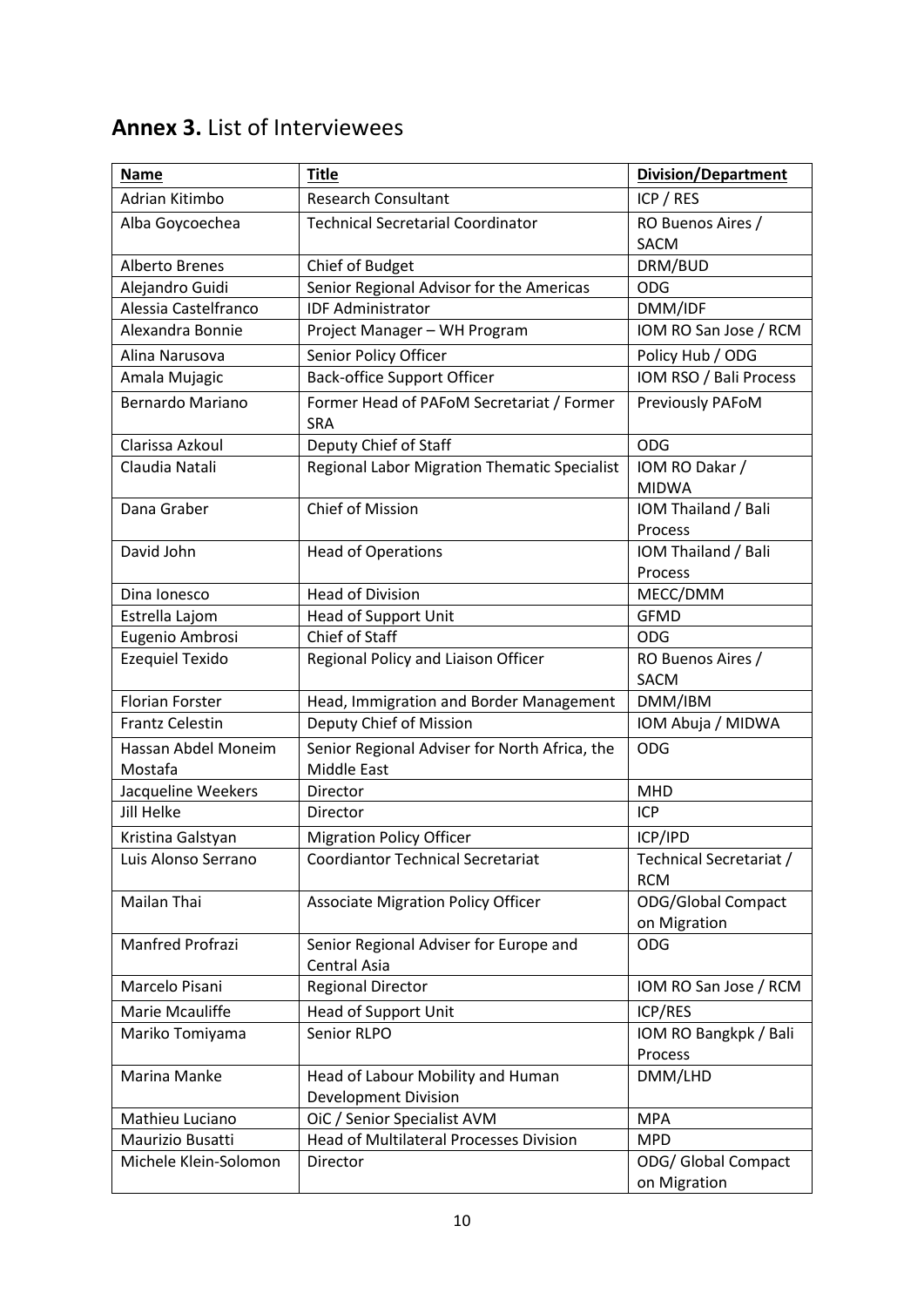| <b>Nenette Motus</b>  | <b>Regional Director</b>                     | IOM RO Bangkok / Bali   |
|-----------------------|----------------------------------------------|-------------------------|
|                       |                                              | Process                 |
| Nicoletta Giordano    | Head IPD                                     | ICP / IPD               |
| Ozlem Kural           | Secondee                                     | DMM/IBM                 |
| Pär Liljert           | <b>Chief of Mission</b>                      | IOM Canberra / Bali     |
|                       |                                              | <b>Process</b>          |
| Paula Benea           | Policy Officer                               | <b>Governing Bodies</b> |
|                       |                                              | Division / ICP          |
| Rosilyne Borland      | Regional Thematic Specialist, Migrant        | IOM RO San Jose / RCM   |
|                       | <b>Protection and Assistance</b>             |                         |
| <b>Stephen Rogers</b> | Senior Programme Manager                     | IOM Canberra / Bali     |
|                       |                                              | Process                 |
| Wen Li                | Senior Regional Adviser for Asia and Pacific | <b>ODG</b>              |